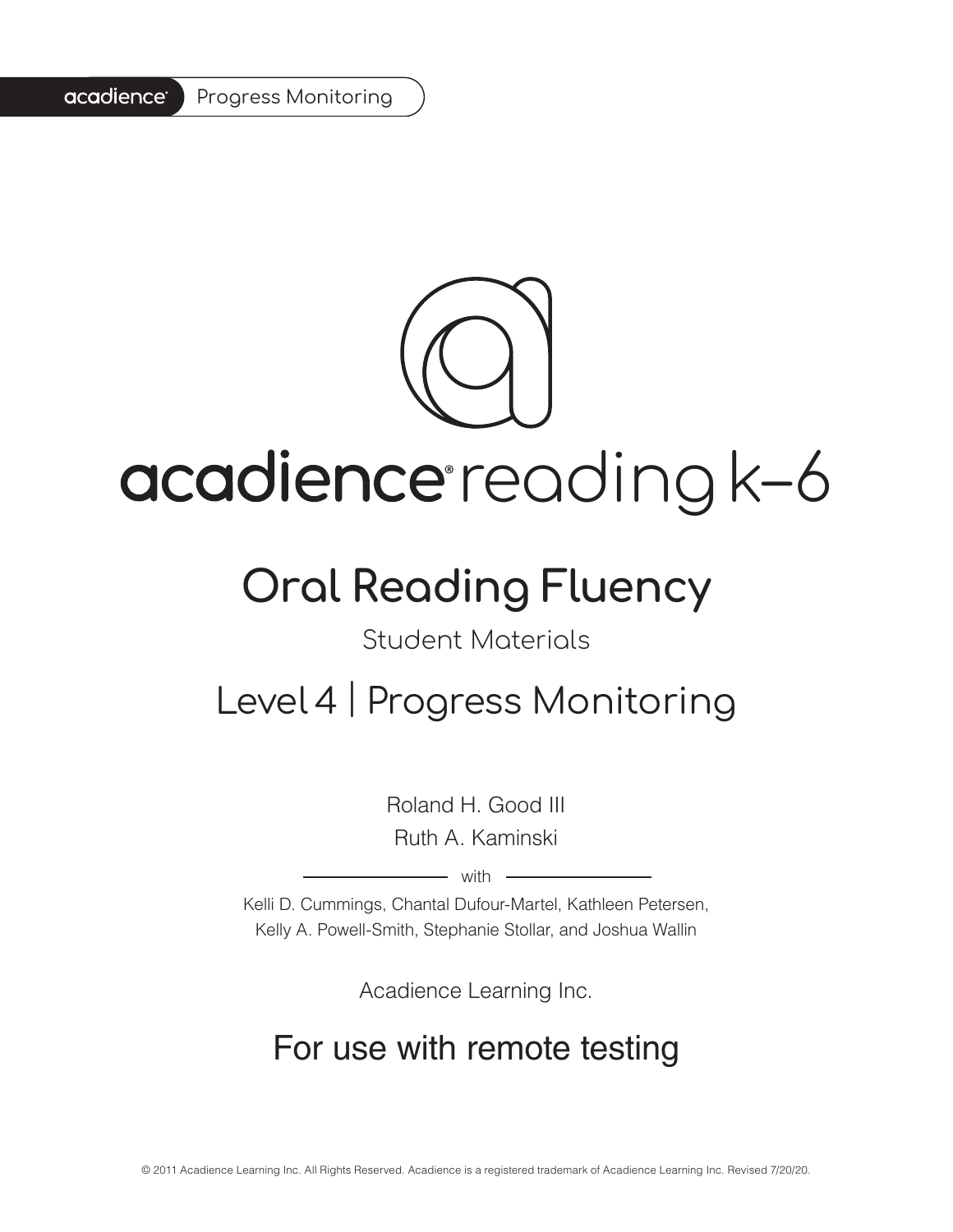#### **An Island Festival**

Everyone on the island helped get the village ready for the big festival. Working together was part of the island way. Kiri and her family helped to sweep the walkways of the village. Other families picked up litter and groomed gardens. Some repaired old buildings around town. They all wanted their island to look its best for the guests who would soon arrive from all over the Pacific.

Kiri was happy that the place looked so nice, but she was even more excited about the festival to come. Her island had been chosen to host the big event. People were eager to share their island home and to treat their guests to wonderful feasts. Kiri's mouth watered when she thought of the big platters of food they would serve. There would be tables piled high with fruit, seaweed, fish, and coconuts.

The best part of the festival would be the show when dancers from each country would perform in traditional costumes. Kiri was in a group that was to dance on the first night. Her costume was made of a special cloth that was made from the bark of mulberry trees. It had flowers and leaves painted on it and she knew she would treasure the beautiful dress long after the dance was over.

On opening night, a huge crowd came to see the show. Dancers from each country paraded into the stadium and sat on the ground around the stage. Kiri's group went on first and performed a spirited song and dance. The crowd stood and cheered so loudly that Kiri couldn't stop smiling. Her group left the stage and then other dancers performed. As the other groups danced, she admired their colorful costumes and lively rhythms. Everyone cheered happily for each of the dancing groups. People from many different places chatted and laughed with one another. Kiri beamed with happiness. She knew she would remember this night always.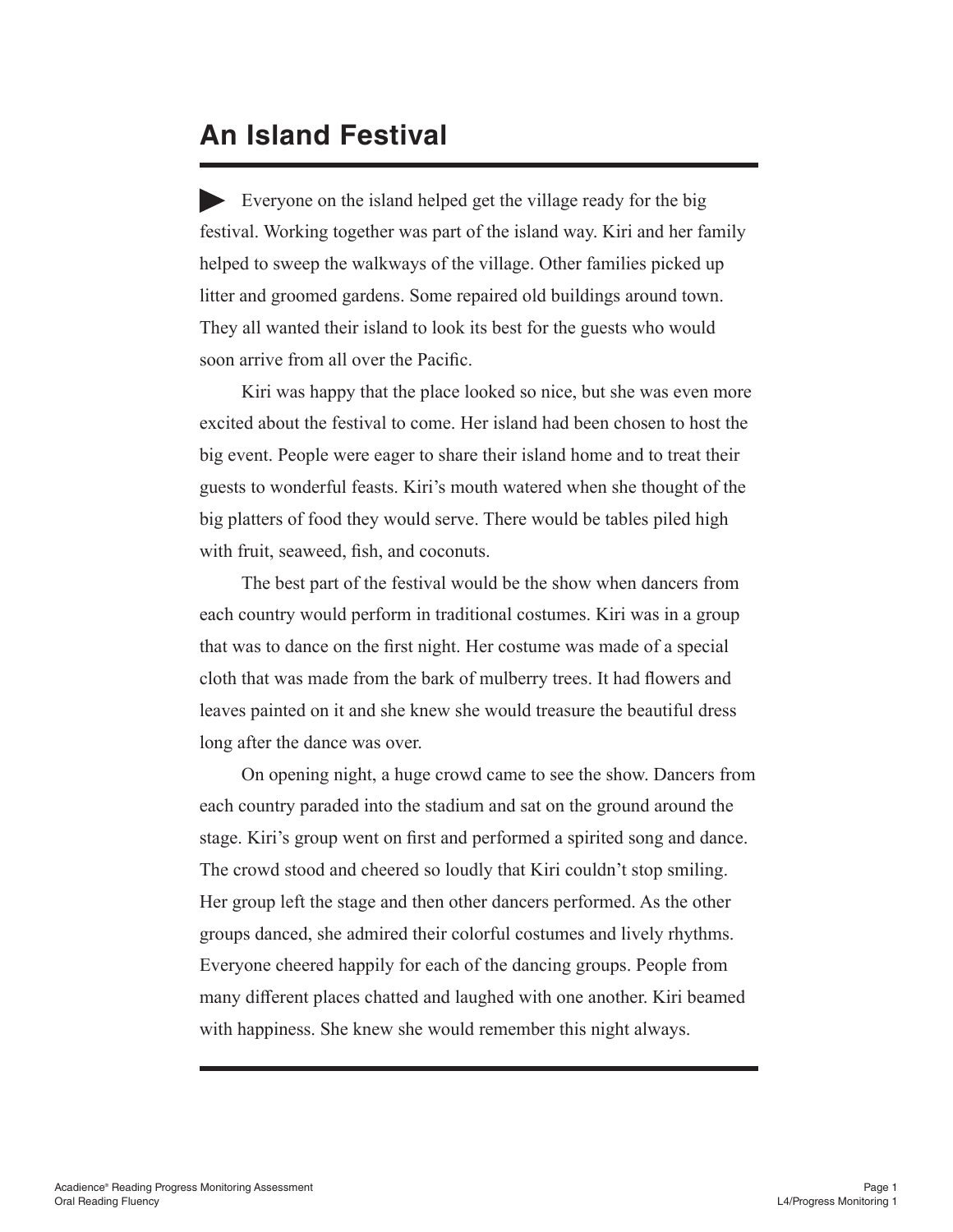#### **Exploring South America**

Imagine being so far out in space that the continents look like green and brown shapes on a blue ball. If you look carefully, you'll see one below North America that's shaped like a wobbly ice cream cone. It's wide at the top and pointed at the bottom. That's South America.

Zoom in closer and you'll see that the surface of South America is like a big bowl. The middle of the continent is the scooped out part of the bowl. It is grassland or desert in some places and rainforest in others. The sides of the bowl are mountain ranges near each coast. The tallest ones, the Andes, run down the western side. They are steep and jagged, and many of the peaks are volcanoes. The mountains in the north and east are lower but have many steep drops that create beautiful waterfalls.

To get a better look at the falls, move closer to the planet. You'll easily spot Angel Falls in the northern part of South America. It's the tallest waterfall on Earth. In the time it takes a drop of water to fall from the top of the falls to the bottom, you could sing the whole alphabet song! You'll also see a large river called the Amazon. It stretches two thousand miles from the Andes to the Atlantic Ocean and provides water to almost one-third of South America.

Now imagine being just above the treetops. You're close enough to see that there is little life in the desert of the northwest. It's one of the driest places on Earth and never receives rain. But if you go to the Amazon rainforest, you'll find more kinds of wildlife than anyplace else in the world. Move up into the mountains, and you'll see bears and animals a lot like llamas. Before you leave, be sure to go to the southern tip of the continent to see the penguins.

This quick trip is over, but there's much more to know about South America. If you feel like exploring, your next trip is as close as the library.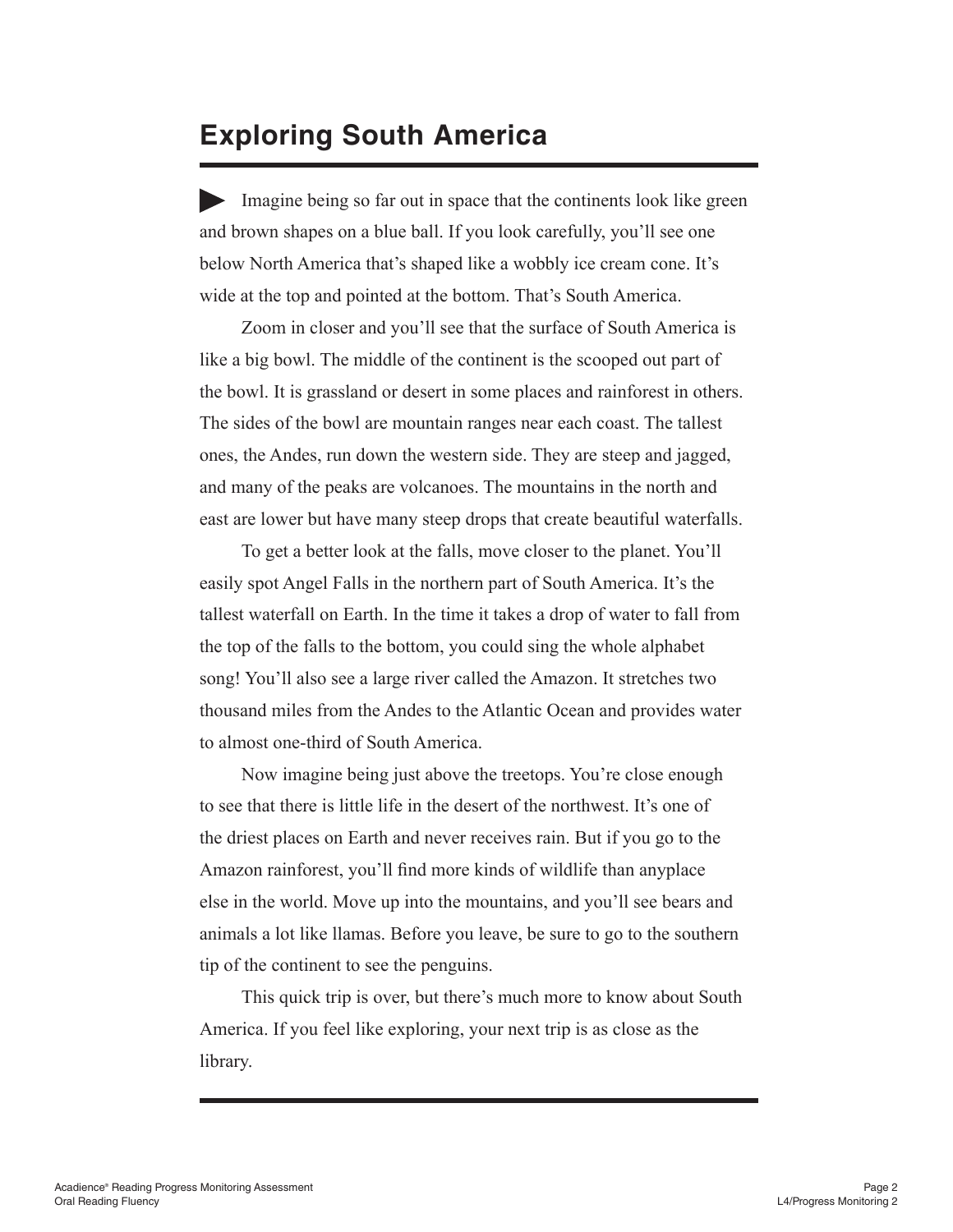#### **A Gift from the Past**

It was the middle of summer and too hot to play outside. Carmen tried to think of something interesting to do. Her mother suggested reading a book or starting a jigsaw puzzle. But Carmen wanted to do something new. Her mother thought for a minute and then disappeared down the hall. She returned with a long, slender box and explained that it held an heirloom that had been in the family for many generations. Carmen removed the lid and found a thick stick with a row of holes carved into it. Her mother explained that it was a flute made from a piece of bamboo.

"Your ancestors played this flute long ago in the mountains of Peru," she said. "It makes a sweet, haunting sound unlike that of any other flute."

Carmen felt how smooth and worn the flute was from being held and played by many different hands. It made her wish she could have known the ancestors who played it.

Her mother demonstrated how to hold the flute. Carmen noted how she rested the end of the flute on her chin with its opening near her bottom lip. Her mother blew gently and raised and lowered her fingers, creating a beautiful melody. Carmen loved the sound so much she couldn't wait to try it herself. She blew and blew but couldn't make any sound come out. With her mother's coaching, she learned to tighten her lips into a little half smile and to blow more gently. After a few more attempts, she was able to blow one clear note.

Carmen spent the rest of the summer playing her flute. She practiced covering and uncovering different holes to create different notes. When she could play all the notes clearly, her mother taught her a short song. After days of practice, Carmen could finally play it through smoothly. As she played, she imagined herself in the mountains making music with her ancestors. "Did they ever imagine someone like me, playing this flute far in the future?" she wondered. It made her smile to think that maybe they had.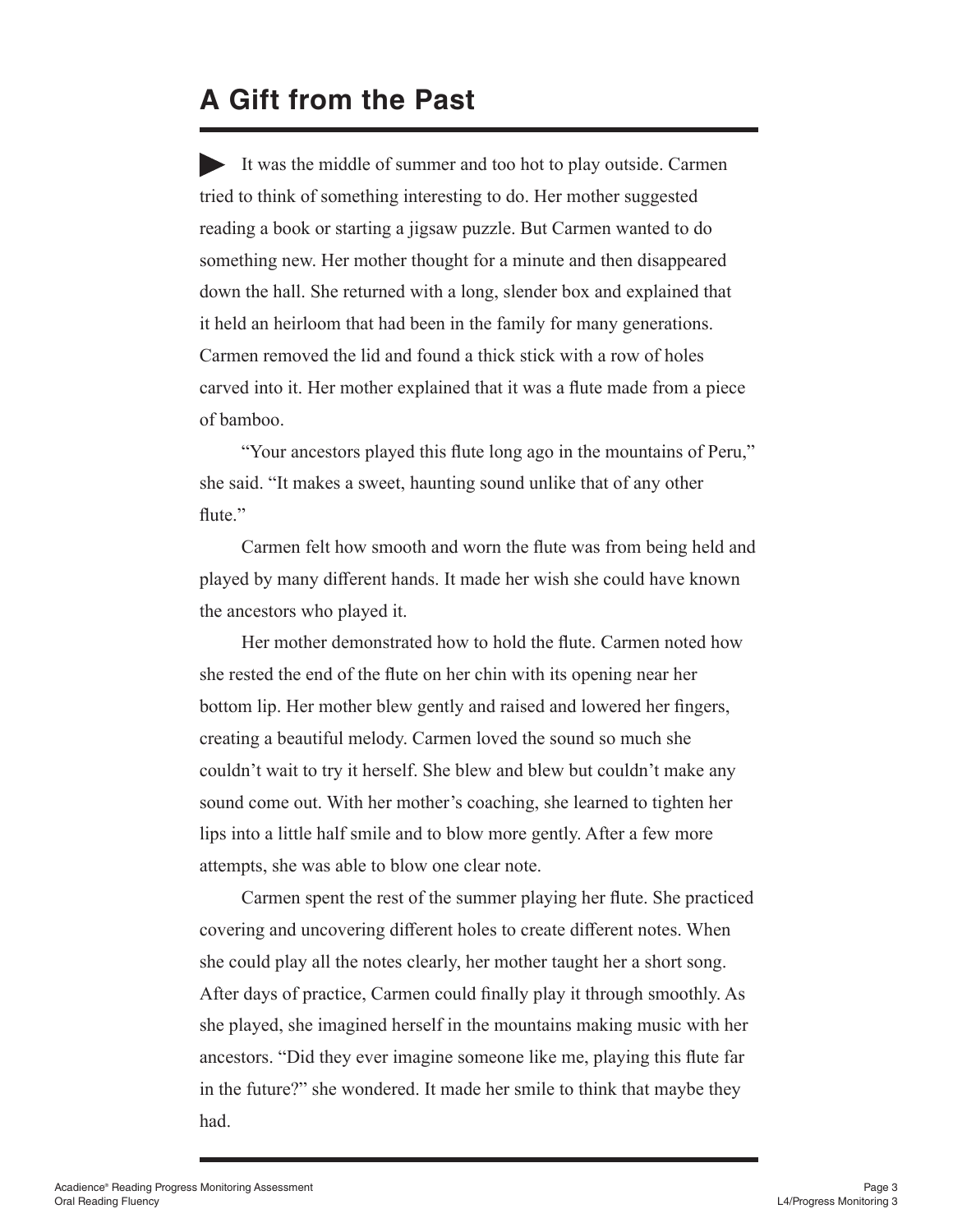#### **A Home for Freckles**

A friendly collie poked his spotted muzzle through the bars of his kennel and wagged his tail. Emily petted him and thought what a perfect playmate he would be for her dog, Hal. She wished she could take him home.

Emily went to help her father put out fresh water in the kennels. She always met him at the animal shelter after school on Thursdays so they could walk home together. When she was old enough, she wanted to volunteer just like he did.

As they were leaving, Emily noticed a flyer announcing that the shelter needed trainers to help shelter dogs in obedience classes. Best of all, trainers could be as young as ten years old! Emily's dad agreed to let her sign up, and they went to the office. After they completed the application, the woman at the desk asked Emily to start that weekend.

Emily was at the shelter early Saturday morning. The teacher assigned a dog to each of the newly recruited trainers. Her partner was Freckles, the collie with the spotted muzzle!

The teacher helped the trainers teach their dogs to sit and stay. By the end of the class, Freckles was obeying most of Emily's commands. She worked with him every Saturday in class and spent extra time with him on Thursdays. One day, Emily couldn't find Freckles. The teacher said that he'd been adopted, and thanked her for helping him become a great pet.

Emily was happy for Freckles, but she missed him. When she arrived home that day, she opened the front door and called Hal. He always cheered her up. When he didn't come, she went to the back yard and called again. Hal came running, and then something amazing happened. Freckles came running, too! Emily whirled around and saw her dad grinning on the back porch.

"He's all yours!" he called.

Emily dropped and hugged both dogs. "I'm the luckiest girl ever," she thought. "I have two great dogs and a great dad, too!"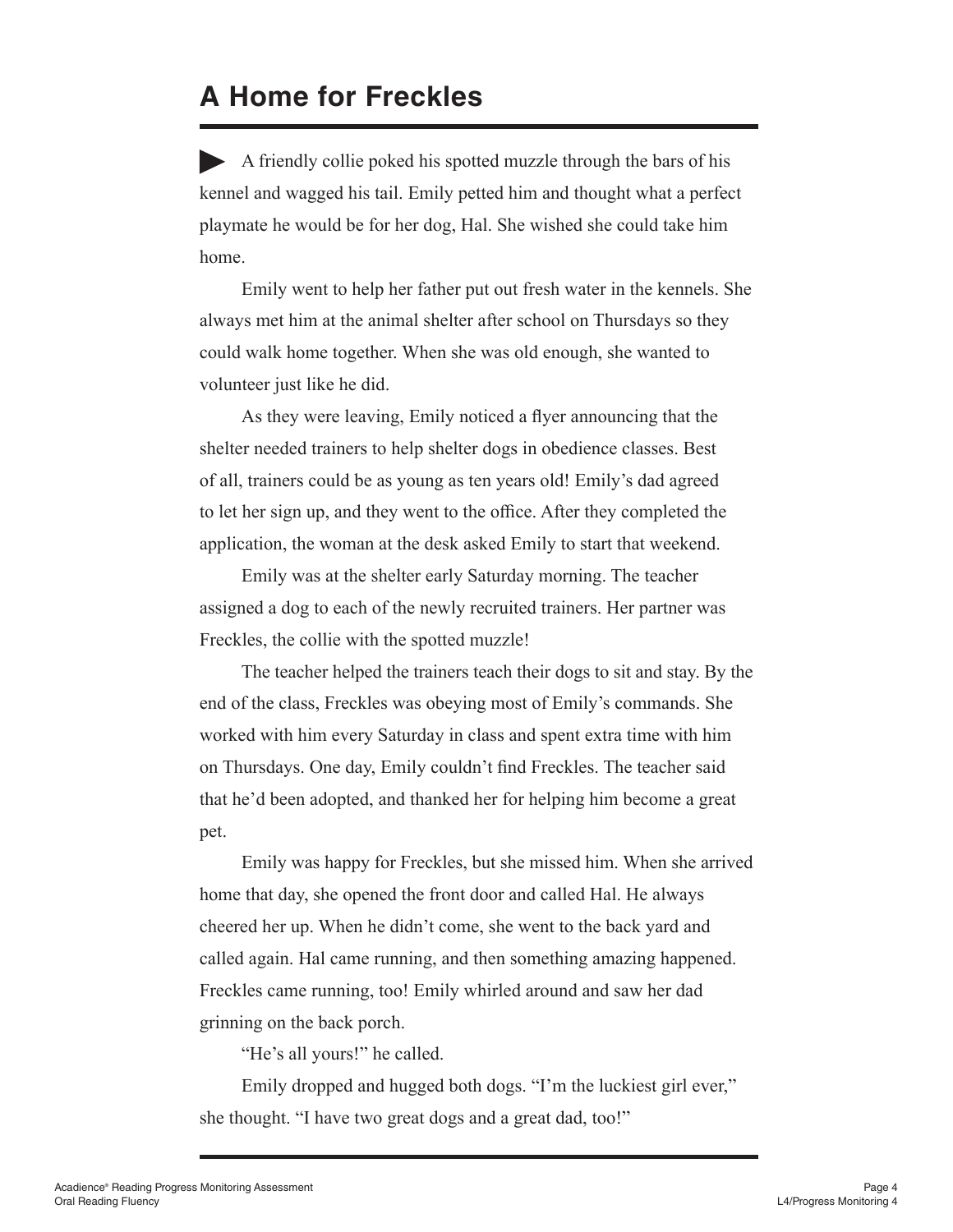#### **Art in Action**

Would you like to make drawings come to life? Try making a flipbook! A flipbook is a series of pictures that seem to move when you thumb through them quickly. To make yours, all you need is a pad of square sticky notes and a pencil.

First, decide on a concept for your pictures. You must re-create the same picture again and again, so choose something simple. Avoid adding unnecessary details, too. That will make it easier to create drawings that are nearly identical.

For your first flipbook, try drawing a face with eyes that move back and forth. Position your pad with the sticky part at the left. Then open it to the last page and draw a simple face toward the right side of the page. That is the part of the page that is visible when you are thumbing through quickly.

Your flipbook face can be a circle or any other basic shape. For each eye, make a horizontal oval with a dark, solid dot at the right end. Once you're satisfied with your picture, darken the lines to make them easy to trace.

Next, draw the second picture on the next to the last page of the pad. Trace everything except the dots in the eyes. Trace accurately so all the details will appear to hold still while the eyes move. Position the dots in the eyes a tiny bit farther to the left than in the first picture.

Repeat this process again and again. Each time, copy all the details and change only the dots in the eyes. For best results, be patient. Make such small changes that they are barely noticeable. When the dots reach the left end of the eye ovals, start moving them gradually back to the right. You should draw about twenty pictures in all.

Hold your finished book so that you can thumb through the pictures from back to front. The eyes on the face should move as if they are following a tennis match!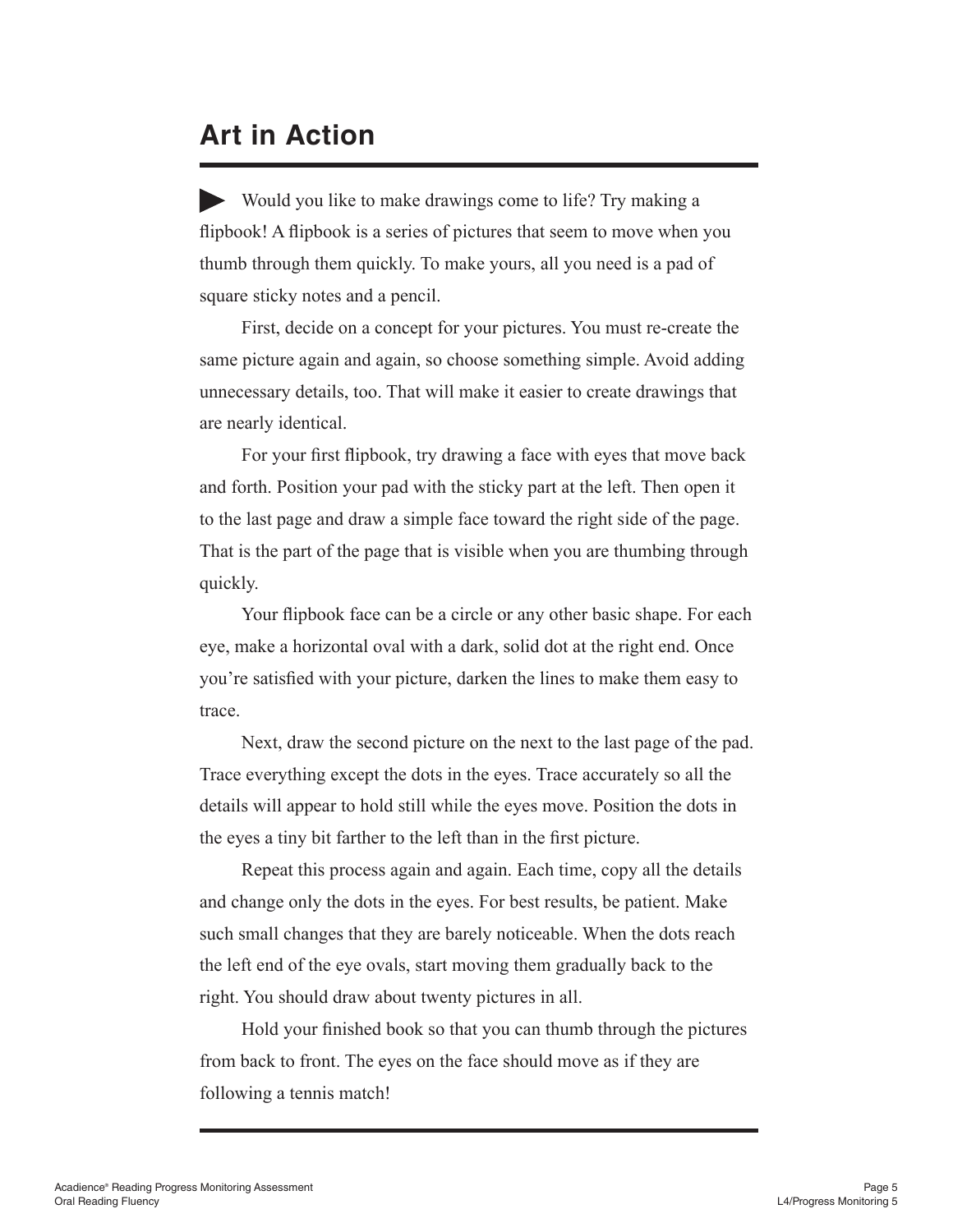#### **Empty Lot to a Garden Spot**

Last summer, I spent a few weeks at my aunt's farm in the country. My cousins and I had a great time helping out at the produce stand where we sold fresh tomatoes, squash, melons, and berries. When I got back to my home in the city, I told my friends about the produce stand.

"If we had a place to grow vegetables, we could have a produce stand right here," I explained. "I guess there's really no place to grow a garden in the city, though."

"There's that abandoned lot down the street," Dillan said. "Maybe we could use it."

We sprinted down to the empty lot to investigate. At first, we felt disappointed. Weeds grew through cracked, dry soil, and trash was jammed against the metal fence. On the fence was a sign that said, "For information, call Mr. Brown."

I wrote down the information, and we returned to my house. Grandma listened to our plan and offered to help. She called Mr. Brown who said that if we turned it into a neighborhood garden, he would donate the lot to the community!

"This is an opportunity we can't afford to pass up," said Grandma. "Let's see how many volunteers we can enlist to help us." We made flyers that listed the time, place, and purpose of the gathering and put them up in the library, post office, and grocery store. On Saturday, a large crowd showed up at the lot to help us prepare the soil and begin planting. Before our eyes, the vacant lot was transformed into a garden spot.

Each day, someone from the neighborhood was in the garden weeding, watering, and tending the plants. All of the neighbors seemed to take a lot of pride in the garden. As an added benefit, my friends and I made lots of new friends.

In a few months, there were vegetables ready for harvest. My friends and I set up a produce stand in front of the garden. Then we put up this sign: "Free vegetables. Thank you for helping to make this garden a success!"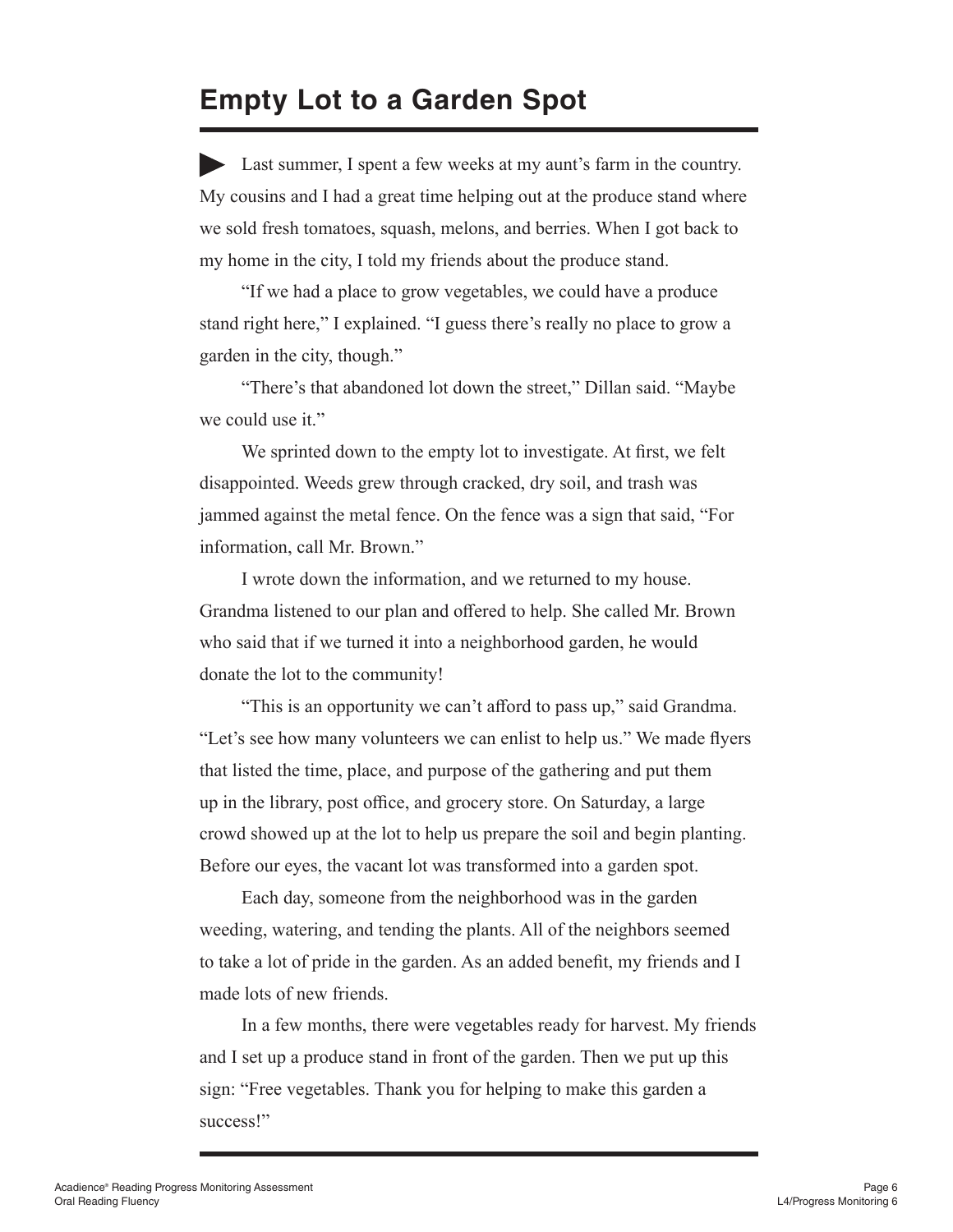#### **The Little Hero**

You might not believe that a dog weighing less than ten pounds could stop a car or save someone, but that's just what a little dog named Annie did. Annie's heroic feat occurred late one night. On this particular night, Annie was out for a stroll with her owner, Pam. Pam uses a cane to walk, and as she and Annie stepped cautiously up onto a high curb in the dark, Pam tripped and fell. She was not seriously injured, but she couldn't get up by herself. Annie licked Pam's face and barked as she attempted to assist her owner, but Pam was still unable to stand up.

Annie was determined to get help for Pam, so she continued to bark noisily. She barked so loudly that neighbors called the police. A police officer finally came to investigate. It wasn't difficult to find Annie. The officer just went to the location where he heard the uproar. When the officer's patrol car approached her, Annie stood in the road and barked as fiercely as she could. She wanted to make the officer stop and get out of his car. That's exactly what the officer did. When the police officer tried to catch Annie, she dodged and barked even more ferociously. The little dog didn't run away from the officer, though. She just scurried back and forth to block his way each time he tried to go in another direction.

The officer wondered why Annie was being so insistent about getting his attention. That's when he heard a faint voice calling from near the bushes. Someone was calling for help! He hurried toward the voice and soon found Pam on the ground. The officer helped her up and delivered her and Annie safely home. Pam says she learned a lot from her accident. First, it's best to avoid walking where there are steep curbs and no street lights. More importantly, it is a good idea to take someone with you when you go out at night who can make sure you get home safely. For Pam, that someone is her dog.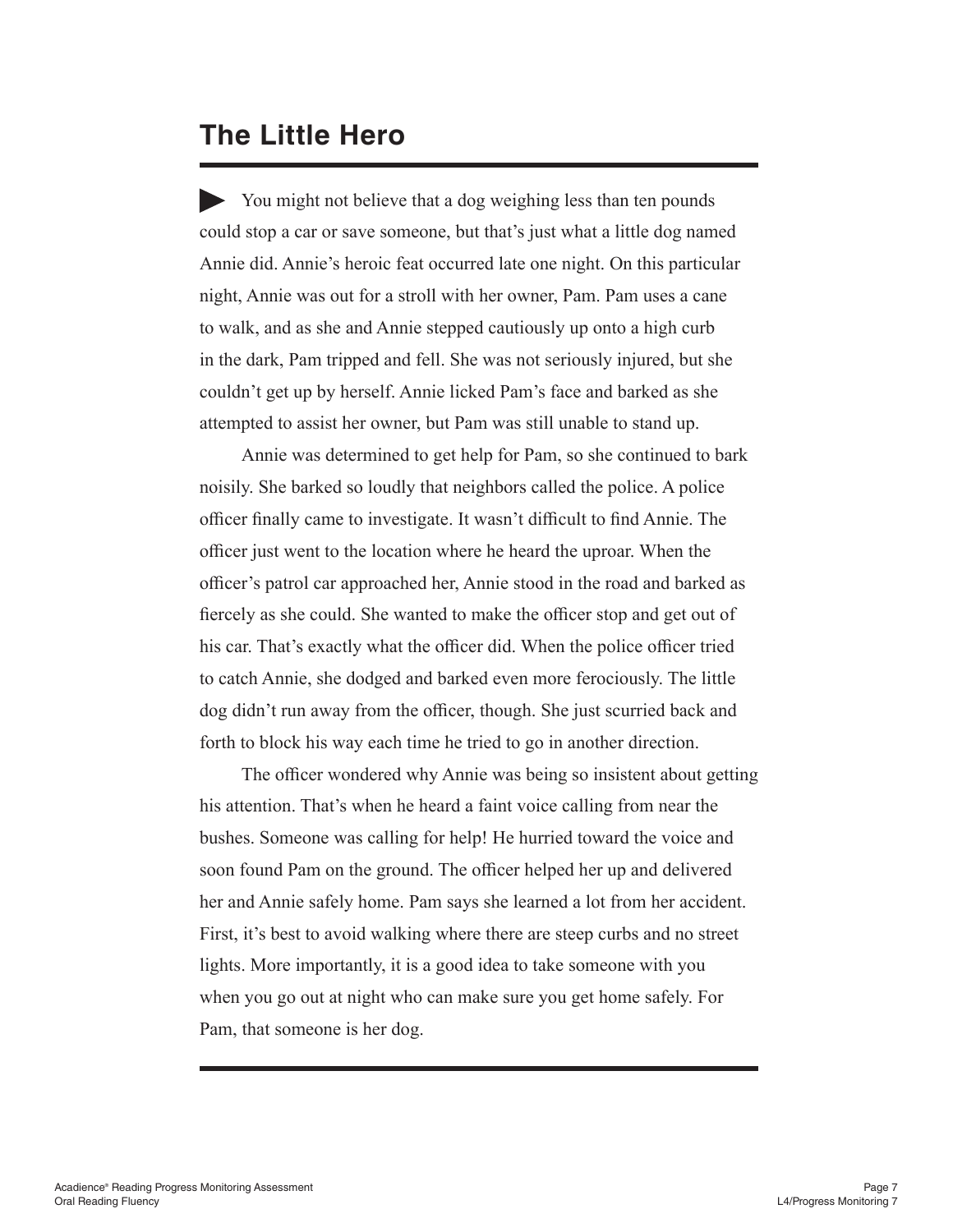#### **A Surprising Little Fish**

Imagine that you are snorkeling near a reef when some clown fish catch your eye. They're zippy little orange fish with black and white stripes. They whirl and wiggle and dart in and out of their ocean home. It seems they are chasing each other in a rollicking game of tag.

The fish you are watching are clown fish, and it's easy to see how they got their name. It looks as if they are clowning around. These clown fish are not playing, though. They are defending their territory from outsiders. What looks like a bushy seaweed plant is really a sea animal that lets clown fish live in its tentacles. The creature is called an anemone. Most fish avoid this animal because its mass of tentacles can deliver a powerful sting. Luckily, clown fish have special protection from the animal's sting. Clown fish are covered in a sticky substance that protects them from the sting.

Living inside a stinging animal is great protection for the clown fish. Hungry predators that would like to eat the clown fish turn away when they see the anemone. If a predator gets too close it gets a severe sting. In return for protection from enemies, the clown fish clean the anemone. They remove dirt from its tentacles. They feed on scraps from the anemone's meals. The anemone and the fish are both quite content with this unusual arrangement.

Clown fish are unusual in another way, too. They are almost all males. Only one female is in every colony, and she is also the leader of the colony. She lays her eggs near the anemone where they are kept very safe. The mother clown fish has laid them where predators don't dare go. She knows the stinging anemone is the best babysitter in the sea.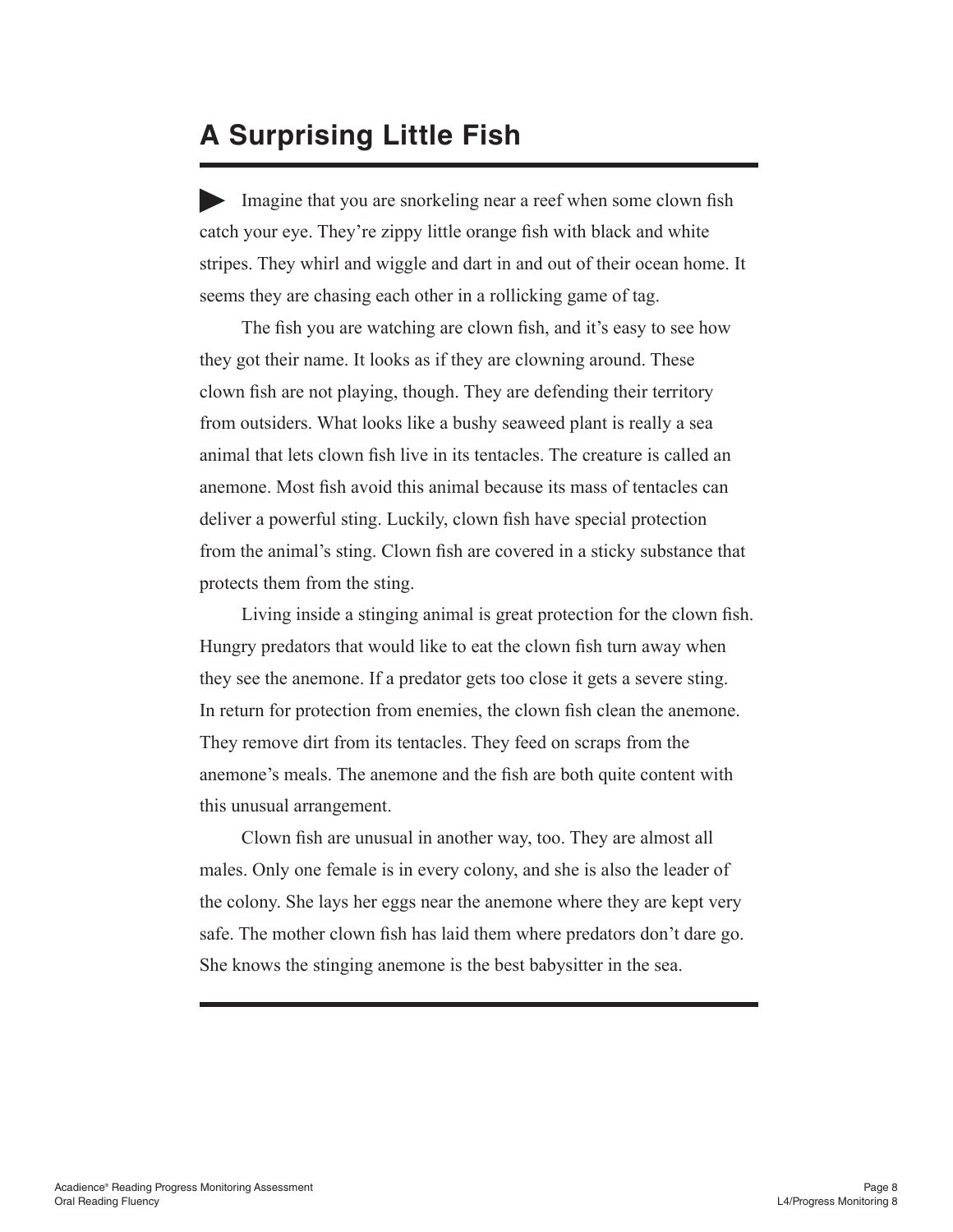#### **On the Road to Success**

Everyone was gathered in front of the stage, waiting to hear who had won the design contest. Designing a car of the future was a real challenge, but Tim's entry had made it to the finals. At last, the judges took the stage and announced the winning entries. Tim was thrilled to hear that his car with solar power had won second place. He grinned at the applause and the trophy, but the best part about winning was yet to come. He and the other winners would present their designs to the president of a national car company.

On Friday, Tim and his parents drove to the car factory. The manager led the students and their families on a tour. As they walked along the assembly line, the manager explained each step in making a car. Tim was fascinated by everything he saw. First, the frame of a car was fastened to a big, moveable belt. A huge machine lowered the engine and transmission onto the frame. Then workers fastened the parts in place. As the belt moved the car frame down the line, the car was gradually built from the bottom up. Machines and people worked side by side at many of the stations. Tim got more and more excited as the car took shape.

Finally, the car was ready to send to the body shop, where workers added the doors and the hood and trunk. When the body was complete, machines painted the car. The manager was about to show them where the interior parts were installed when an announcement came over the loudspeaker. The president of the company was ready to meet them.

They hurried to the office. After the students presented and explained their designs, the president told them he was very impressed with their work. As they were leaving, he shook Tim's hand and asked him to come back and apply for a job someday. Tim was thrilled. All the way home, he imagined cars just like the one he'd designed rolling down that assembly line. He could hardly wait for the day to come.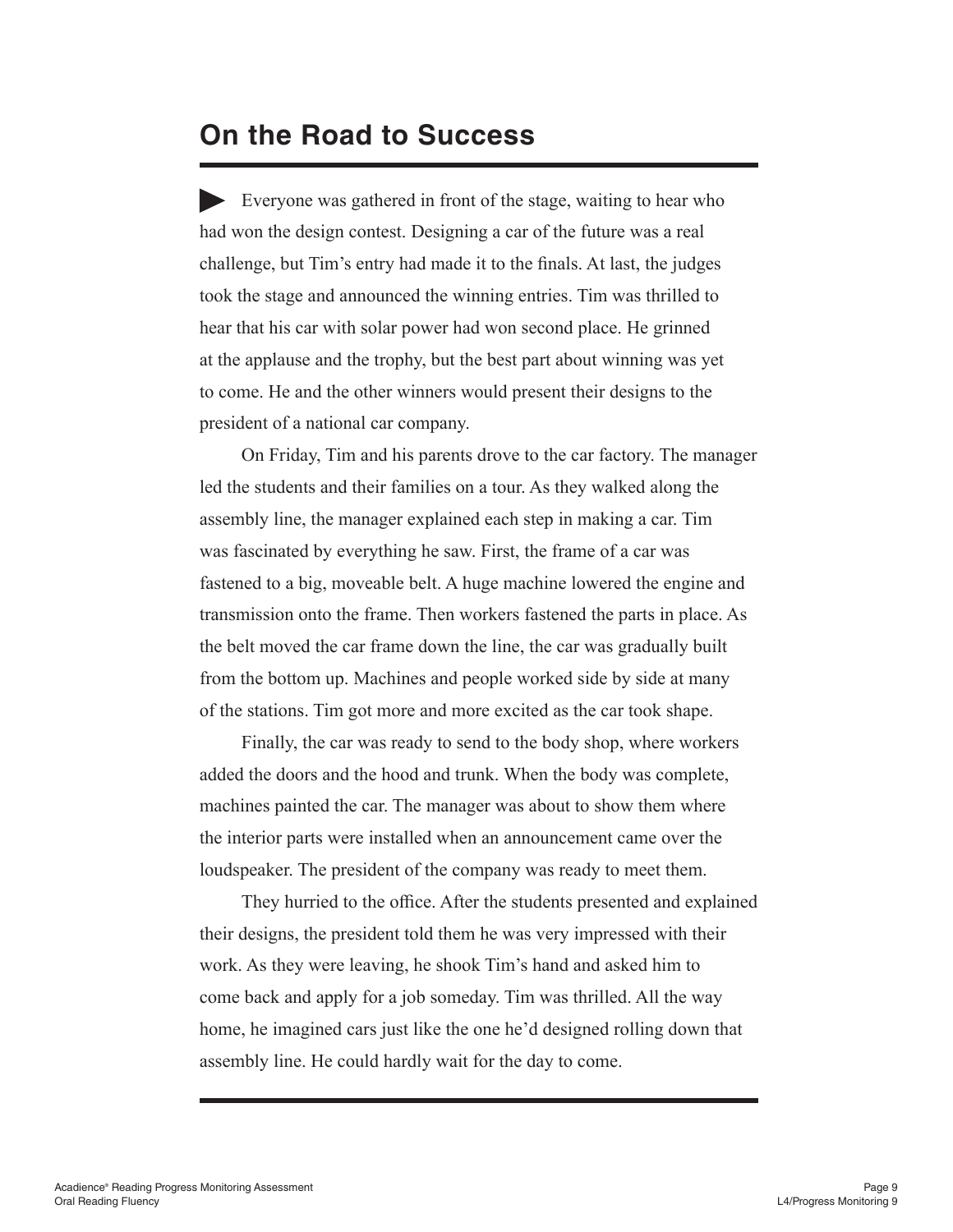#### **Growing a Rosebush**

Is it possible for a stem to turn into a rosebush? It may sound like a magic trick, but it actually works! With a little patience, you can do it yourself.

Begin by cutting a stem from a healthy rosebush. You should do this in late spring or early summer when it is warm enough for new roots to grow but not so hot that tender leaves will burn. Examine the stems of the rosebush closely and select one that is young but strong. It should have a fading flower or one that has already lost its petals. Cut a stem about twelve inches long.

Next, prepare the stem by removing the flower and most of the leaves. This allows the cutting to put all of its energy into forming roots. Don't remove all of the leaves, though. Two to five leaves should be left on the stem to provide food for the developing plant. You will also need to make cuts at the bottom of the stem to help roots form more rapidly. To do this, start at the bottom edge and cut about one inch up each side.

Next, plant the cutting in a pot containing damp potting soil or sand. Poke a hole in the dirt with your finger and position the cutting in it. Then gently press soil against the cutting to hold it in place. To keep the cutting moist, mist the leaves with a spray bottle and then cover it with a clear plastic bag. Use tall stakes to prevent the bag from resting against the leaves. Then fasten the bottom of the bag around the pot with a rubber band.

After two weeks, uncover the cutting and gently tug on it. If you feel resistance, roots have developed. Give them several more days to grow and then remove the plastic bag. Place your cutting in a shady area away from harsh sunlight.

When you notice that your plant is growing new leaves and getting taller, plant it in a sunny location and water it frequently. Then congratulate yourself on growing your first rosebush!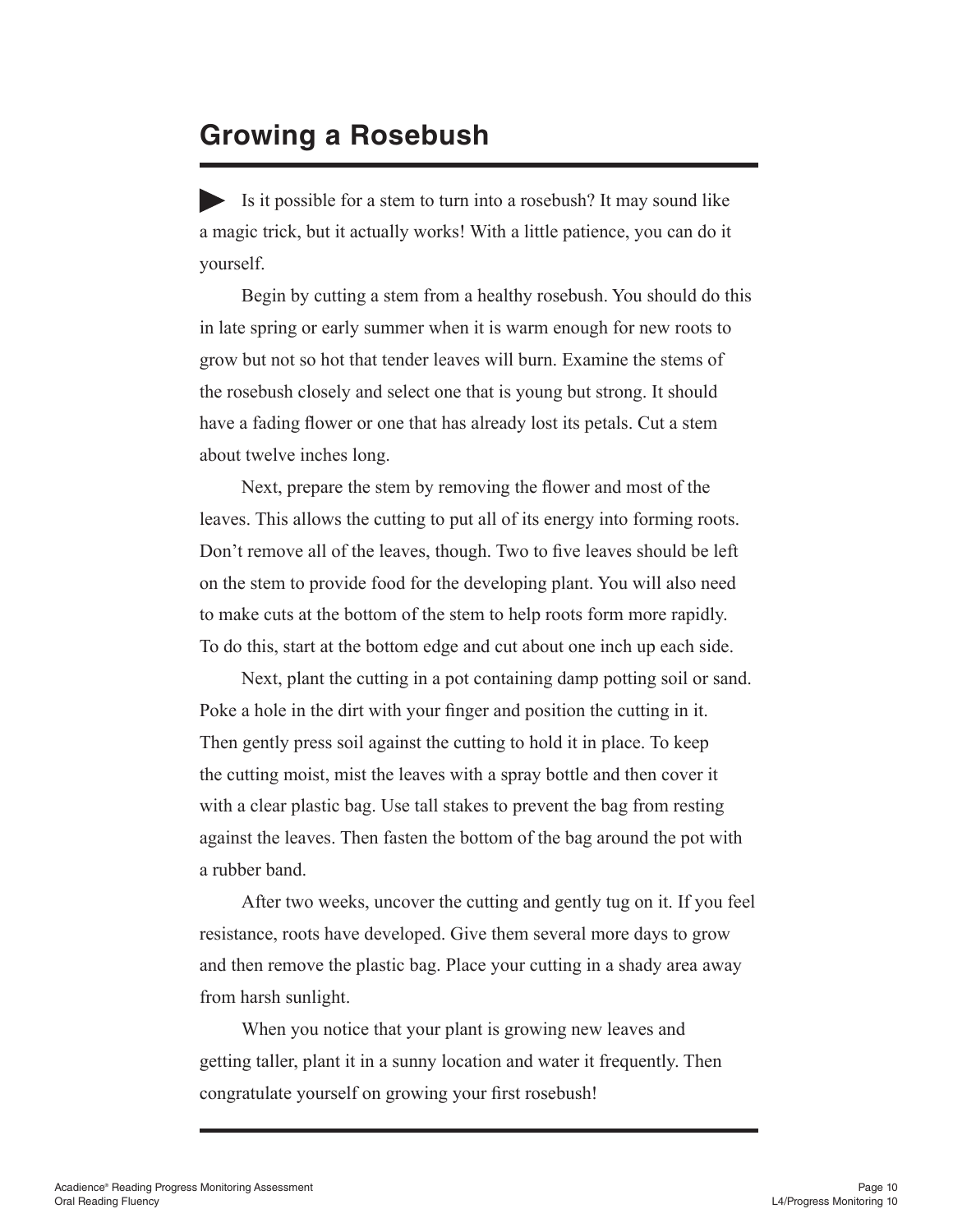#### **Rainy Day Savings**

Jenna and her sister Ann peered out the window at the lemonade stand sitting vacant by the street. It had been raining for two days, and the weather forecast just predicted more wet weather. The girls had planned to earn money to buy tickets for the amusement park, but they couldn't sell lemonade in the rain.

Ann counted up their money and calculated that the sisters needed ten more dollars to afford their tickets. She wondered if there was a way the girls could still earn the money, despite the rain.

Jenna thought about it. They couldn't offer to walk the neighbors' dogs or wash their automobiles. No one would pay them to do those things in such dismal weather. She and Ann tried to think of what they could do. Just then, their mother entered the room and, overhearing their problem, offered a suggestion.

"You know, that's a pretty soft, gentle rain outside," she said. "There's no thunder or lightning, and a lightweight raincoat would be enough to protect you from getting soaked. Why don't you offer to pull weeds in the neighbors' gardens? The earth will be soft and moist from the rain, so the weeds should come out easily."

The girls thought that was a terrific idea. They decided to charge three dollars per hour to pull weeds. They went down the street, knocking on doors and offering their weeding services. Before long, three neighbors had hired them to maintain their gardens. Jenna and Ann got right to work cleaning out the planting beds.

"Mom was right about a rainy day being the right time for this," announced Ann, as she pulled crabgrass and other weeds easily from the moist soil. "The rain makes weed pulling easier, and keeps us from getting too hot."

By late afternoon, the girls had earned enough money to pay for their tickets. They also knew just how they'd spend rainy days for the rest of the summer.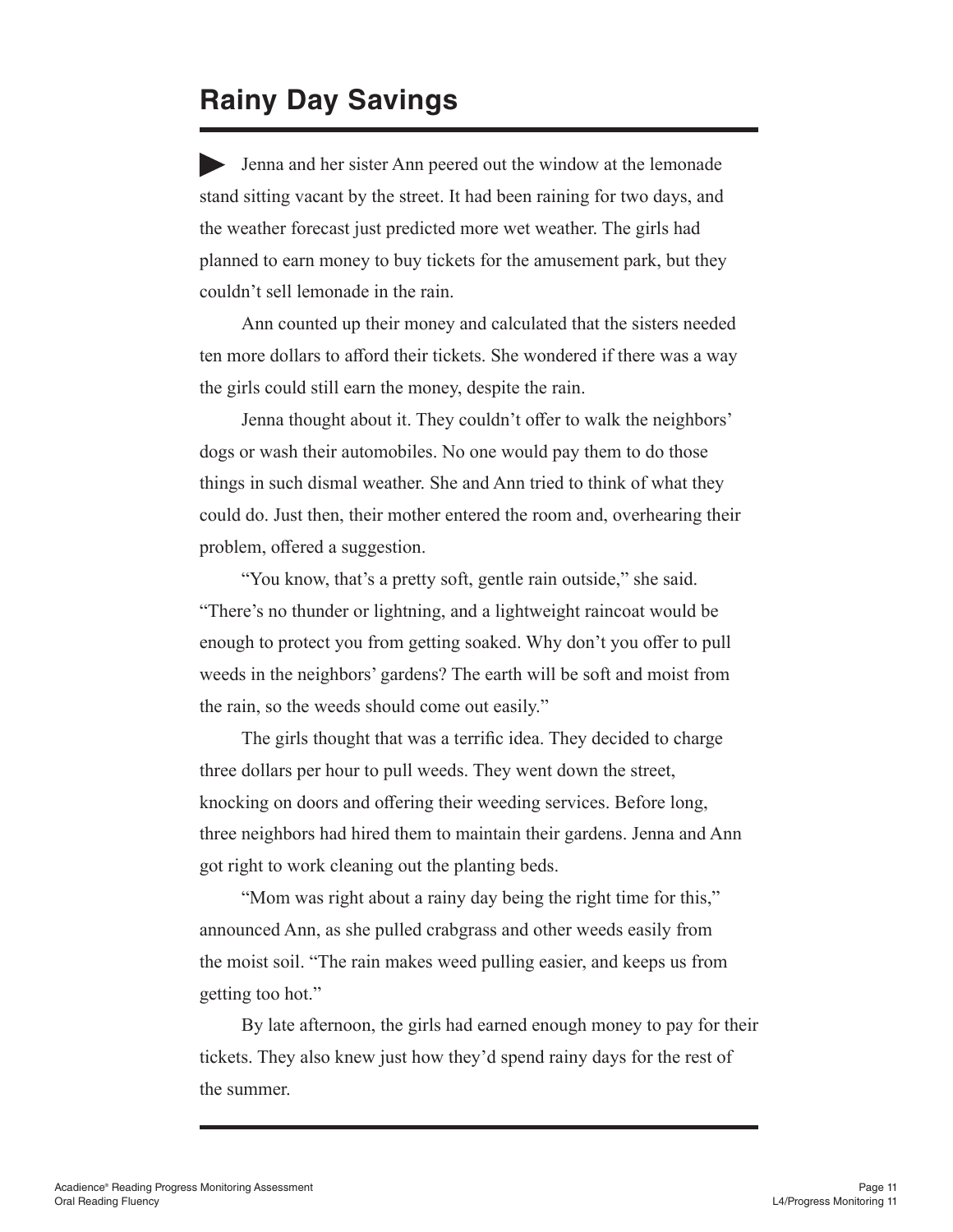#### **A Vacation Adventure**

Every summer my family goes camping in the mountains, but this year we did something different. We traveled to a country called Belize. When my mom told me about the trip, it sounded exciting, but I wondered if it would be as enjoyable as a vacation in the mountains. I love the bumpy drive up to our favorite campsite. It's a real adventure watching for wildlife and exploring caves as we hike up to see the incredible view from the mountaintop. Still, I decided to keep an open mind. Our Belize trip would be different, but it might be interesting.

We spent the first few days in Belize on the beach, where my sisters and I enjoyed swimming and learning to surf. On the final day of our vacation, a guide drove us deep into the jungle to see some ancient ruins. The farther we drove, the rougher the road became. We laughed as we bumped up and down and slid from side to side. It was bumpier than the road to our mountain campsite! Along the way we spotted many colorful birds and even a group of monkeys in a tree.

When we arrived at our destination, we were amazed at what we saw. It was a city that the Mayan people had built over a thousand years ago. As we examined fascinating carvings on pyramids and ancient stone walls, we tried to imagine people living there long ago. Our guide pointed out a stone mask as we explored a tomb that was as cool and dark as a cave. Next he took us to the Sky Temple, a huge pyramid with hundreds of steps. My sisters and I raced up the stairs and were completely out of breath when we got to the top. From there we could see how big the ancient city had been. It was an awesome view.

As we flew home, I thought about my trip to Belize. I had done many of the same things I enjoy on our camping trips. Even better, I'd explored a whole new country and an ancient world!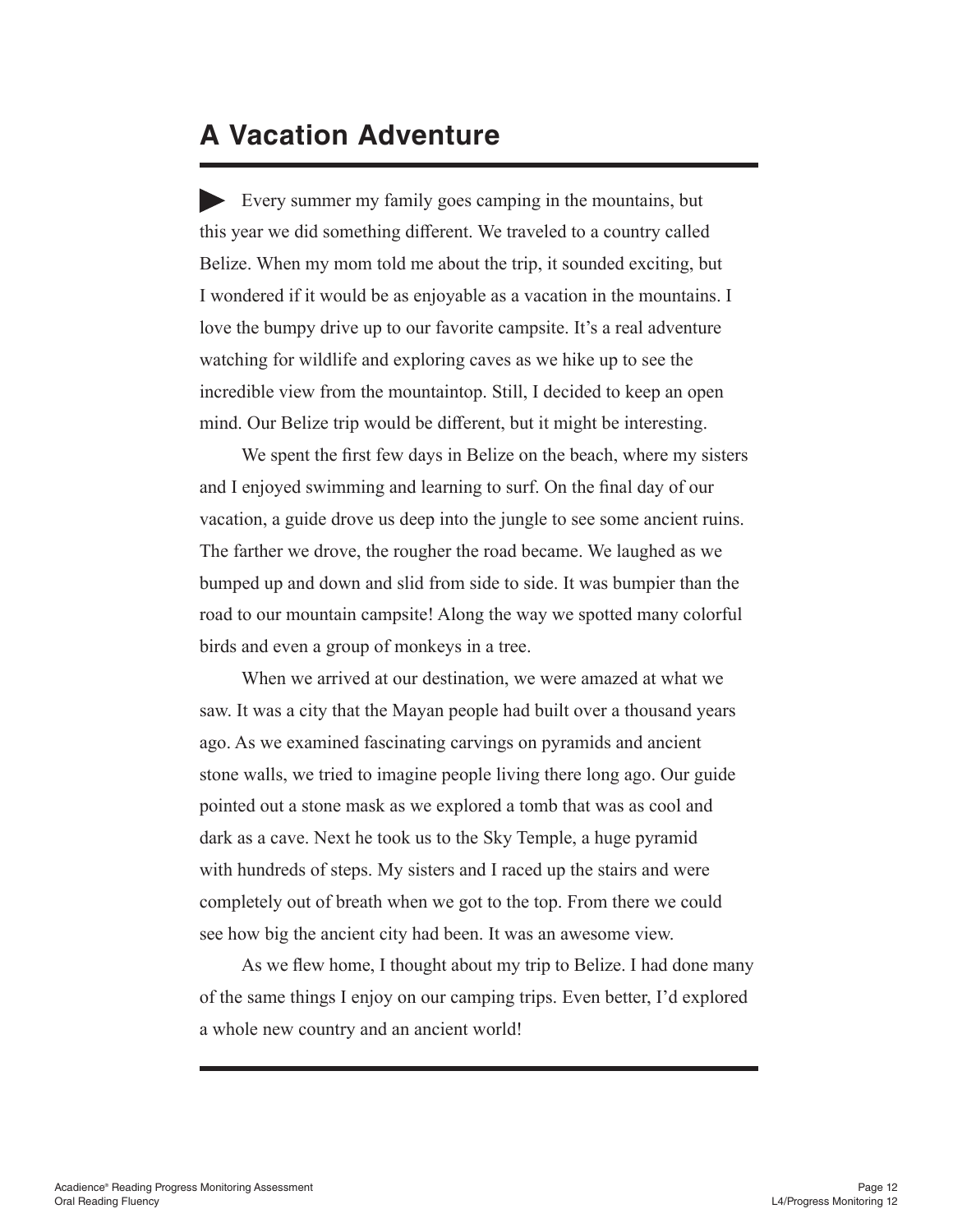#### **Sunnydale Stars**

Soon after Marco joined the drama club at Sunnydale School, the club members began to work on a special project. They were going to fix up the empty lot located behind their school. Their plan was to build a stage where they could put on outdoor plays for all the students and families in their school. Each day after school that week, the drama club students worked to transform the vacant lot into an outdoor theater.

On their first work day, the drama club teacher, Mrs. Walter, led the way to the empty lot. The first task was weeding. Mrs. Walter gave each student a pair of work gloves to wear and the students got right to work pulling up a tangle of weeds that covered an old concrete patio. This patio would be the stage. Over the next few days, Marco and his friends brought scrub brushes and buckets of water and scrubbed the patio clean. Once the patio was clean, the students painted it bright blue. Then it was time to decorate the stage. Marco opened a can of silver paint and each student grabbed a paintbrush and painted a silver star on the blue stage. When the paint was dry, they used markers to write their names on the stars.

The outdoor theater was ready. What play should they perform first? The students decided to present the play "The Tortoise and the Hare." Everyone in the club was assigned a job to do. Some students made the programs, some were in charge of refreshments, and others were assigned the job of setting up chairs. Marco's job was to be the announcer. Together, the members of the club worked to get everything ready for the show. When opening night came, they all took their places backstage. Marco took a deep breath. The play was about to begin.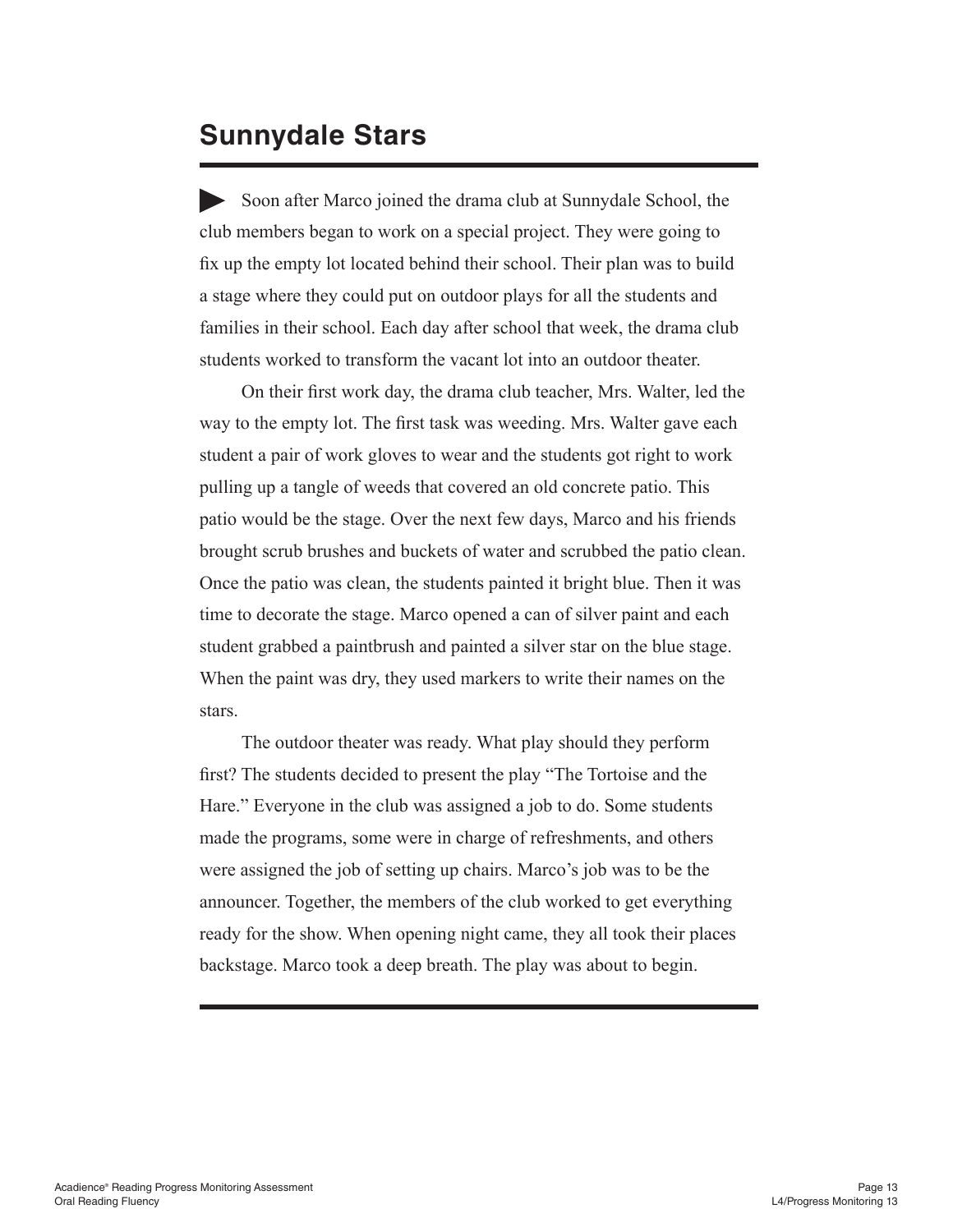#### **Wonderful Water**

Some people say, "You are what you eat." It might be more accurate to say, "You are what you drink." That is because about two-thirds of the human body is made up of water.

Our bodies use water in many ways to maintain our health and wellbeing. We need water to help with digesting and absorbing the food we eat. Water controls our body temperature, keeping us from getting too hot in warm weather. It helps to carry oxygen and nutrients to all the body's cells and even acts as a protective cushion for joints, such as knees and hips.

Each day, our bodies lose as many as six pints of water through evaporation and perspiration. Replacing that water is important for maintaining good health. People who exercise vigorously lose even more water. Running, playing soccer, bicycling, and hiking can increase the amount of water you need to drink.

How can you get all the water you need? First, try to drink plenty of fresh water with every meal and after you exercise. It's also good to drink water at other times during the day, especially if it is a warm day. Eat plenty of fresh fruits and vegetables, which also contain water. Eating these can also help you get the water your body needs.

Many people do not drink enough water to maintain their health. They say they do not feel thirsty. Sometimes people who do not think they are thirsty are confusing thirst for hunger. They think their body is asking for food, instead of water.

To ensure you get all the water your body needs, you should drink water frequently throughout the day. If you drink enough water throughout the day, you will feel healthy and refreshed. More importantly, your body will have the fluid it needs to work well.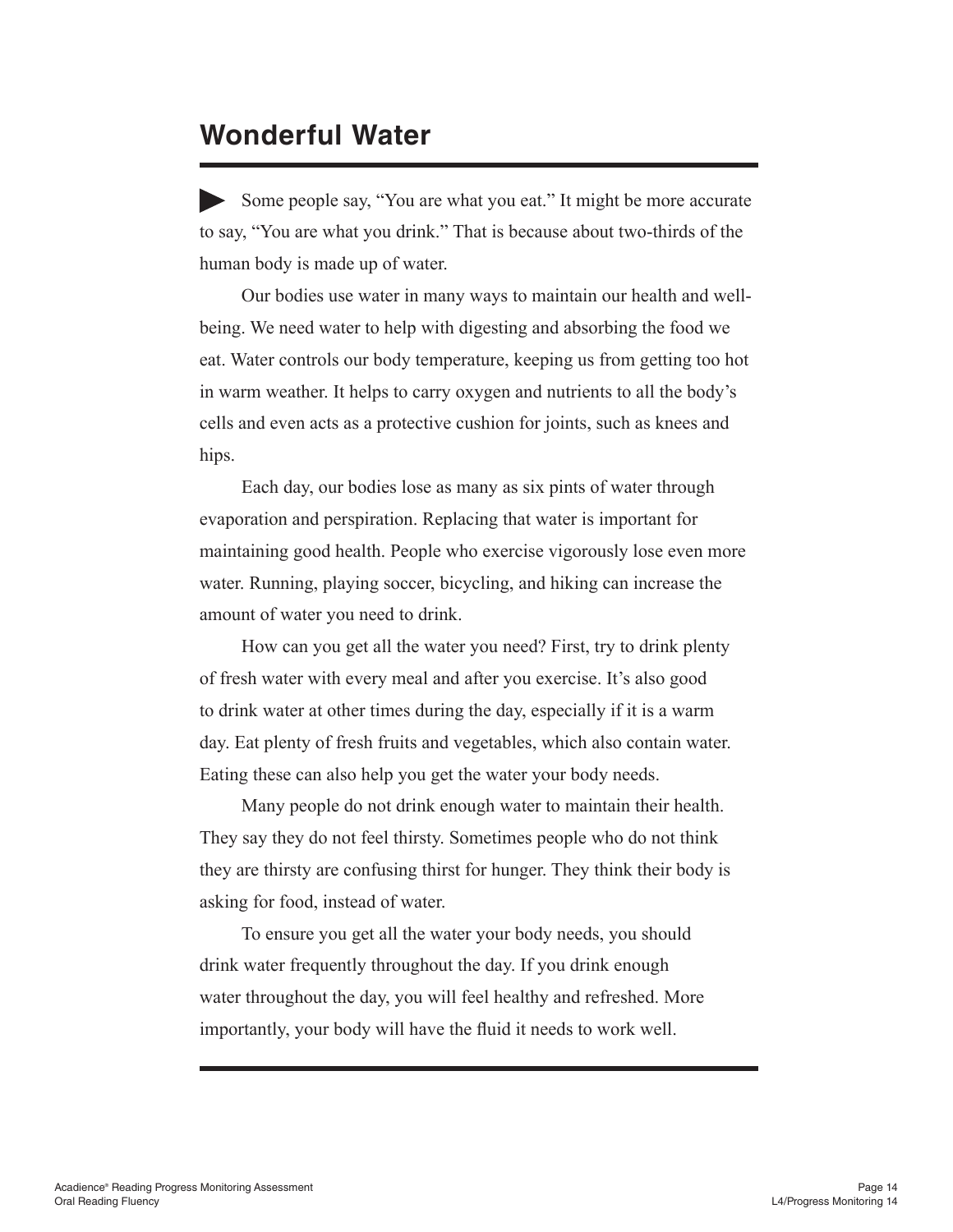#### **Healthy Choices**

Have you ever wondered where the food you eat really comes from? A tomato at the grocery store can come from many sources. Some stores sell tomatoes that have traveled a great distance across many states to get there. At other shops and markets, the tomatoes you buy come from farms in locations very close to where you live. You can often find these local tomatoes at outdoor markets. Choosing a locally grown tomato is a healthy choice.

A ripe tomato fresh from the vine is full of vitamins and flavor. Locally grown tomatoes are allowed to ripen before they are picked. Ripening all the way gives the tomatoes lots of flavor and color. Once the tomato is picked, its nutrients begin to fade. As the days pass, it keeps losing more and more of its food value. It is still good to eat, but it has less flavor and fewer vitamins than a fresh tomato does. Farmers who ship tomatoes a long distance often pick them while they are still green. Green tomatoes turn red after a few days, but they have far less flavor and color than tomatoes that ripen all the way on the vine.

Tomatoes from local farmers are good for the environment, too. Because they don't have to be shipped very far, farmers don't have to use a lot of packaging that has to be thrown away. Instead, they can transport the foods in bushel baskets that they reuse every week. Transporting local tomatoes this way doesn't generate a lot of waste materials.

Many kinds of fruits and vegetables are shipped across the country every day, but often those same crops can be found much closer to home. Next time you go to the store, keep a lookout for locally grown tomatoes. You may see other locally grown foods you want to choose, too.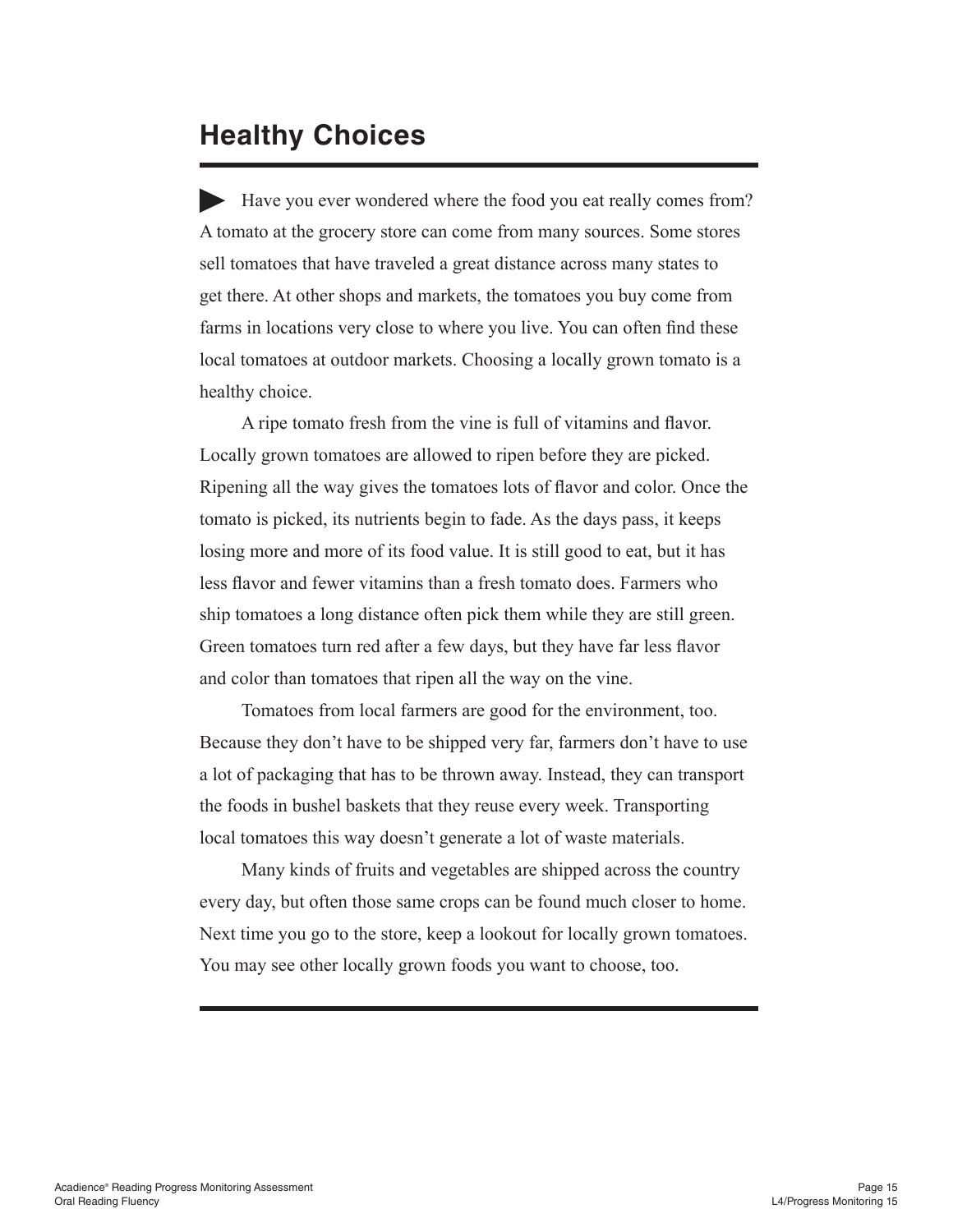#### **A Trip into History**

The ship sounded its horn as passengers hurried to board. Albert's family followed a porter who showed them to their cabins. While his parents began unpacking, Albert went outside and looked through binoculars. He wanted to get a closer look at a distant castle. It was exciting to think that the old castle was once guarded by brave knights in armor. Albert couldn't wait to see more. He was convinced that this two-day voyage on the Rhine River would be the highlight of their trip to Germany.

Albert quickly unpacked so he could explore the rest of the ship. It was as long as a football field! On deck, he discovered that there would be plenty to do while they were onboard. In addition to a library and a gift shop, there was a heated swimming pool. His parents were happy to learn that there would be live music and dancing, too.

The family had just found seats on the deck when the ship began to move. Albert ran to the railing. He waved to people on shore as the boat pulled away. Before long, the ship reached the castle he had spotted earlier.

Albert's father pointed out that the tall walls and moats around castles were built to protect the owners from attacks. "The royal family members who built the castles had soldiers stop boats that passed by," he explained. "They charged them a toll to continue down the river."

As the ship moved slowly down the river, it was as if they were drifting back in time. They saw castle after castle set on rocky cliffs and tree-covered hills. They passed nearly fifty of them! Over the years, some had tumbled down, and only a few rock walls remained. Other castles still looked strong and mighty. In pretty little villages on the shore, they saw churches built hundreds of years ago. Albert decided that he really liked learning about the past this way. "Thanks for taking me on this boat trip," he told his parents. "It's the best history lesson I ever had!"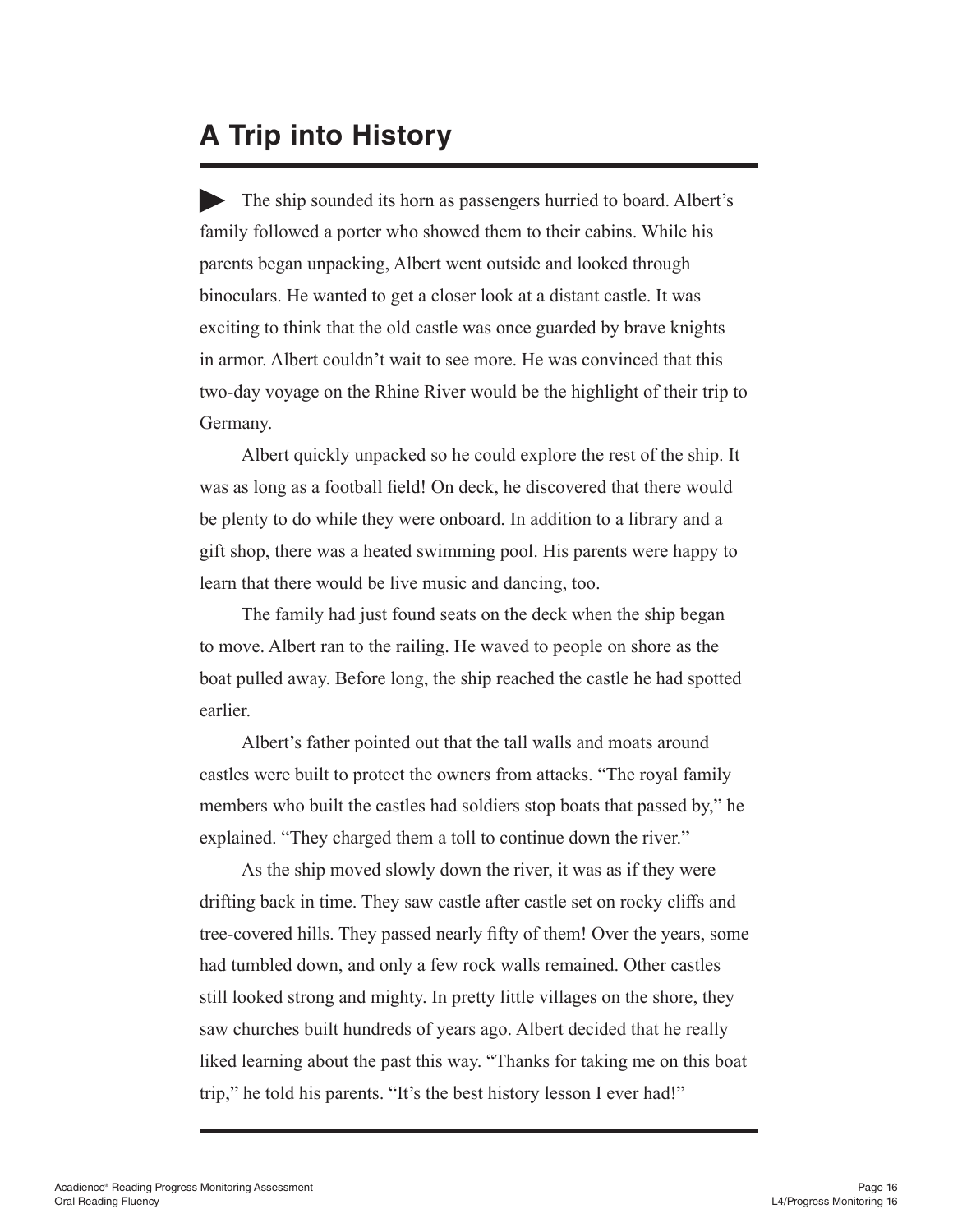#### **Keeping Oil on the Job**

Anything with a motor needs clean oil to run smoothly. That includes everything from cars to lawnmowers. To keep motors running clean, people drain the dirty oil every few months and replace it with new oil. What happens to the used oil? Oil that is allowed to soak into the ground or spill into storm drains can pollute the water supply. It can also be toxic to wildlife. The best thing to do with used oil is to recycle it. A lot of cities have oil recycling centers where used oil can be dropped off. Some even pick up used oil at the curb. There are also many service stations that accept used oil for recycling.

The used oil you give to city workers or other collectors is stored in large tanks. When a tank is full, the collector calls a hauler to pick it up. The hauler pumps the used oil into a special collection truck and takes it to a processing plant.

At the plant, the oil is tested for lead and other wastes that must be removed. Any water in the oil must be boiled off so that only the oil remains. Then the oil is tested again to make sure it is clean and safe to use. The whole process costs far less than refining crude oil from the ground.

Once the oil is cleaned, it can be used in many ways. Some is used in motors again or as a heating fuel for buildings or ships. Many power plants are able to use recycled oil to produce electricity. Just two gallons of recycled oil can make enough electricity to power a home all day and all night. If all car owners recycled their used oil, we would save millions of gallons every year. Just imagine how much power that oil could produce!

Recycling oil is a smart move for us all. It keeps our water clean and protects wildlife. It provides cheaper fuel and power. Best of all, it keeps a precious resource out of the landfill and on the job!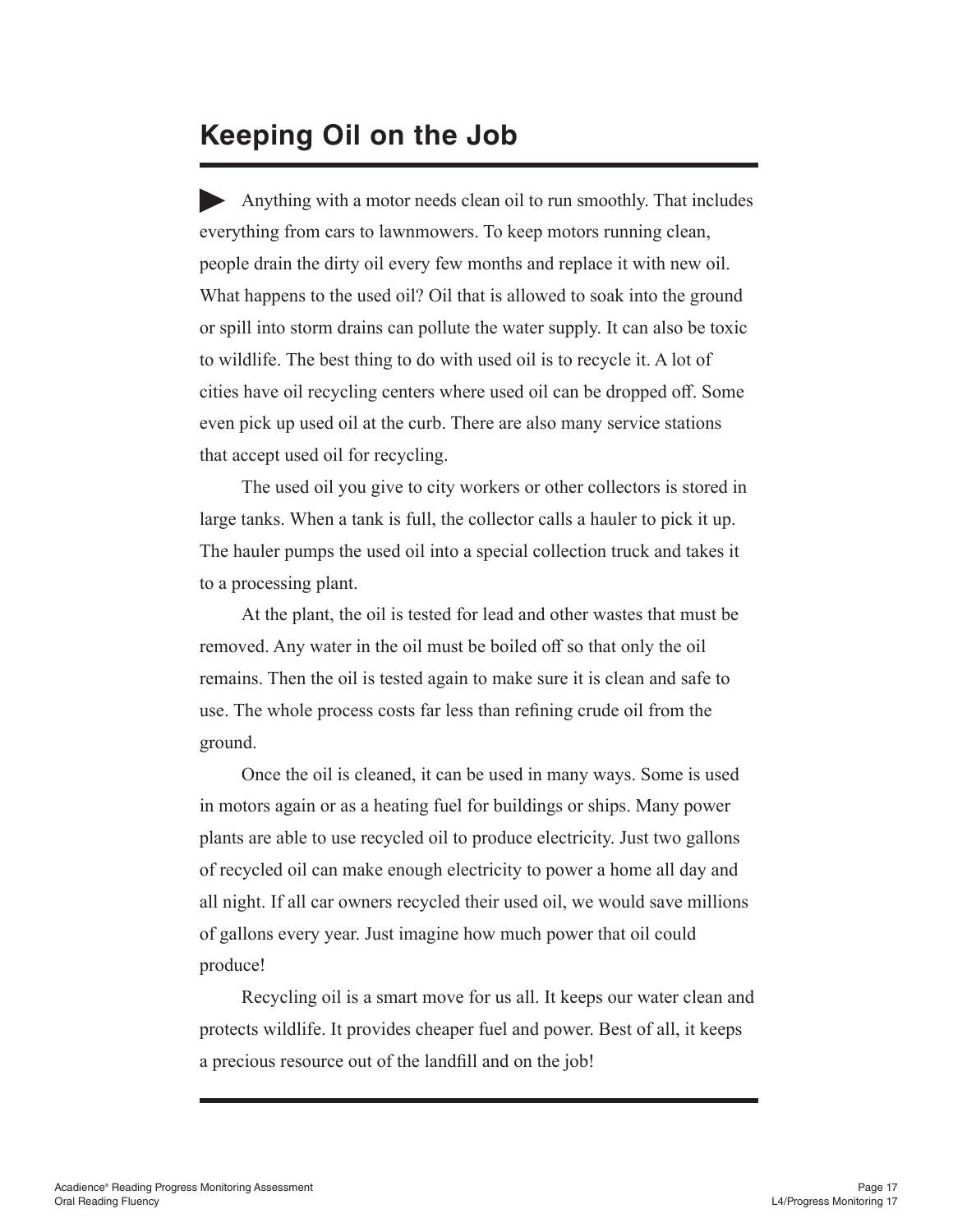#### **Gail Devers**

As a child, the girl ran constantly. She enjoyed running races against her brother, but she always lost. The girl didn't give up and started practicing and training hard. Soon she was running faster than her brother. This girl was Gail Devers. Years later, she would become one of the fastest runners in the world.

Gail was an excellent runner. She was on the track team in high school and in college. She was training for the Olympic games in 1988 when she became ill with a mysterious disease. Her muscles hurt, and sometimes she could not feel her legs at all. There were times when her head hurt and she would faint. Soon she could not even walk. It took several years for doctors to discover what was wrong with Gail and figure out how to help her get well. Finally she started to improve, and once again she began to train for the Olympics.

At the Olympic games, Gail ran fast, winning first place and earning the gold medal. She ran so fast that people called her the "World's Fastest Woman." After the Olympics, Gail competed in the World Championships, earning seven medals there. She won gold medals in the one hundred meter dash and the one hundred meter hurdles. It was the first time in many years that a runner was first in both of these events. In the next two years, Gail won so many races that she was named the best runner in the world. The following year, Gail won two more gold medals at the Olympics in Atlanta, Georgia.

Gail knew she would not always be able to run, but she could have a lasting impact on people's lives. She created the Gail Devers Foundation, an organization that helps people with education, health, and athletics. She wanted to show people how to do good things to help others. Her message to others is to never give up because hard work leads to success.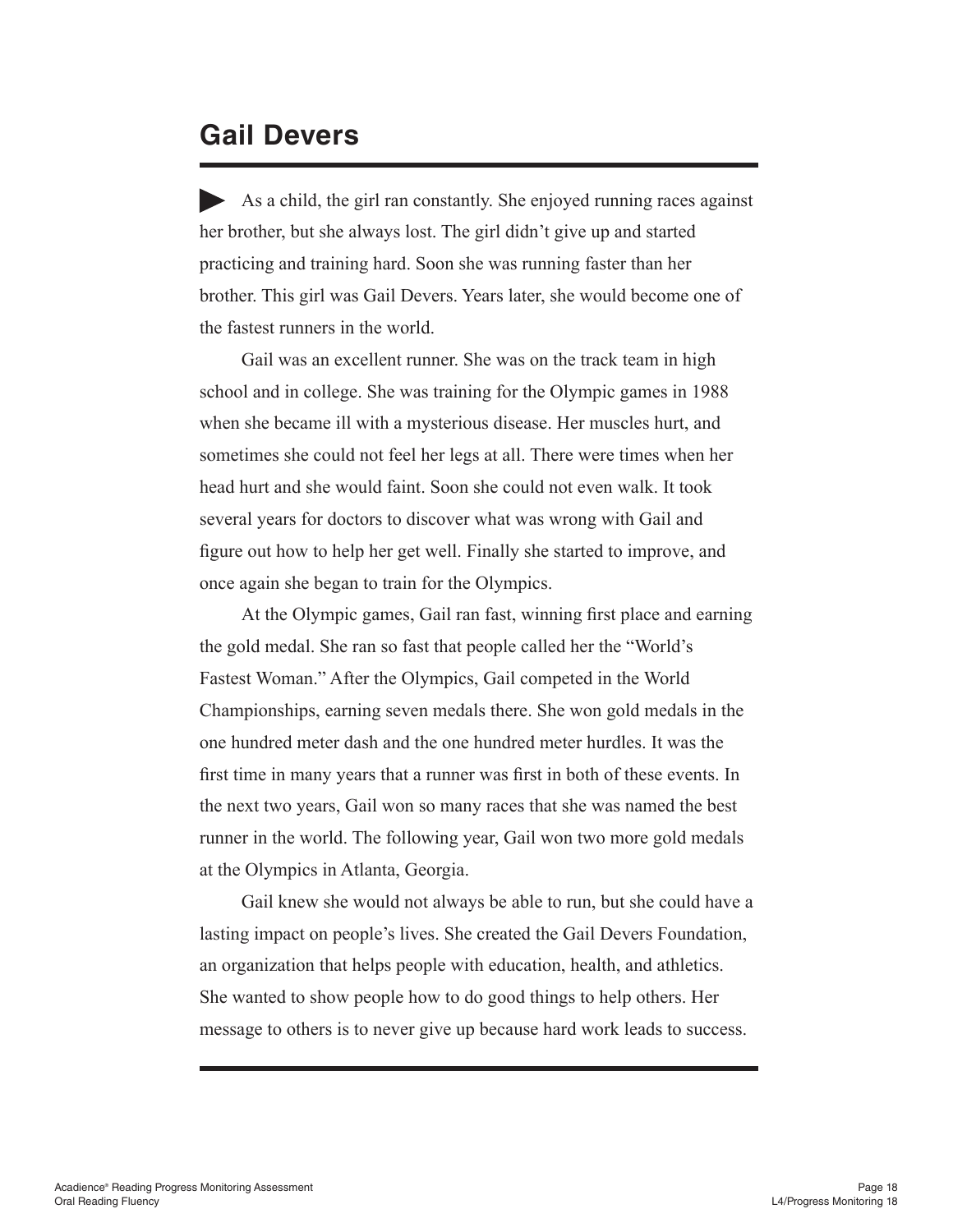#### **A Day of Surprises**

It was an ideal day for mountain biking. My sister and I didn't know where we were going because Dad wanted to surprise us. As we drove, he gave us clues about our destination. It was a trail that followed nature's lead. It had a history, and it was named for a giant pit. We tried to figure out what the clues meant, but none of our guesses were correct.

After an hour's drive, Dad pointed to a sign and announced that we had arrived. We were at the Quarry Road Trail! Once we were on our bicycles, Dad explained how the trail matched his clues. First, it followed the American River. That was nature's lead. Second, miners from the Gold Rush era had built a flume, or water chute, alongside the trail. They channeled water from the river into the flume and then searched the shallow stream for gold. Third, it was named after the old quarry, an enormous pit where people excavated rock to use in building.

The trail didn't seem particularly steep, but at the halfway point we could feel the strain in our legs, so we stopped to wade in the river. Before long, we were back on our bikes and headed for trail's end. By the time we got there, we were definitely ready to rest, so we relaxed on the grass and watched people rafting on the river below. The water was very swift there, and rafters tipped over if they didn't navigate carefully. Just past the rapids, they were carried over a small waterfall into calm waters. When they landed with a splash, they cheered triumphantly. It looked like great fun. That's when Dad revealed another surprise. We were staying overnight in the park cabins so we could go on a rafting expedition the next morning! My sister squealed in delight and gave me a high-five.

"You're full of fantastic surprises today, Dad," I said.

"I've got one more surprise that I'm sure you'll like," he said with a wink. "The trail back to the car is downhill all the way!"